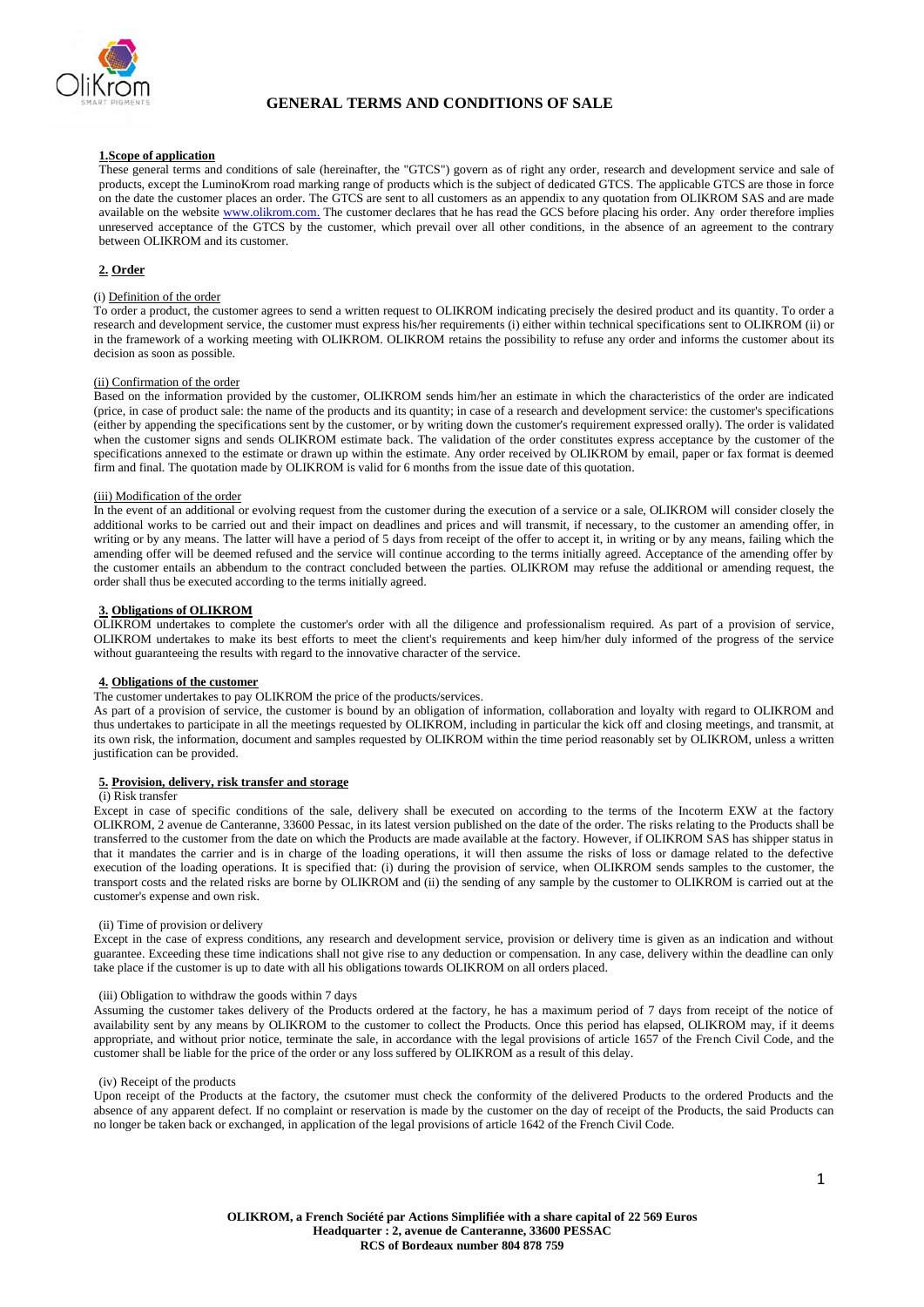

# **GENERAL TERMS AND CONDITIONS OF SALE**

In the event Products are subject to transport, the customer has a period of 3 working days from receipt of the Products to make the said claims and reservations by sending a letter with an acknowledgement of receipt to the carrier and to OLIKROM. In the event of an apparent defect or nonconformity of the Products delivered to the Products ordered, identified by the customer on the day of receipt at the factory or after transport, the customer must, if necessary, return the Products received at his own expense. If the analysis of the Products carried out by OLIKROM confirms the apparent defect or non-conformity, the cost of returning the Products will be refunded by OLIKROM upon presentation of supporting documents and the Products will be replaced if they cannot be brought back into conformity. Otherwise, the Products will not be replaced or refunded, and the customer must again take delivery of the said Products at the factory within 7 days from the notification of the availability of the Products or pay the shipping costs necessary for their return.

# **6. Price**

Prices are valid for 6 months from the sending of the quote, they are expressed in euros, firm and definitive and stipulated exclusive of tax, EXW OLIKROM, 2 avenue de Canteranne, 33600 Pessac, France.

# **7.Terms of payment**

Unless otherwise expressly provided for in special conditions, the selling price is payable in euros by bank transfer or by check within the period mentioned on the invoice or failing this, 30 days from the date of issue of the invoice.

Payment for the products ordered is due upon provision of said products or, where applicable, upon shipment of said products.

For the payment of the service, the customer undertakes to pay 40% of the order amount upon acceptance of the quotation and sending of the kick off meeting report by OLIKROM to the customer, and 60% at the end of the service materialized by the closing meeting, as a basic principle, except under special conditions provided for in the estimate.

In the event of non-payment on the due date, late payment penalties are automatically due, by right, by the customer, equal to three times the legal interest rate applicable in France. Late payment penalties are payable without the need for a reminder. In the event of late payment, the customer will also be automatically liable to pay a fixed compensation for collection costs of 40 euros, without prejudice to OLIKROM being entitled to claim compensation for the loss suffered as a result of this delay. Any payment made to OLIKROM shall be first used to pay the preceding sums due, whatever their cause, starting with those that are oldest due.

#### **8. Retention of title**

The Products are sold under reservation of property. OLIKROM therefore retains full ownership of the Products until full and effective payment of the price by the customer. In the event of non- payment on the due date, OLIKROM may therefore claim the Products and terminate the sale at the sole risk of the customer.

# **9. Warranty**

The Products sold are covered by the legal warranty for hidden defects within the meaning of Article 1641 of the French Civil Code. OLIKROM is also obliged to deliver Products in compliance with the characteristics set out in the Product technical data sheet.

#### **10.Intended use and packaging of the Products**

The Products sold may be dangerous if they are not used in accordance with the indications specified in the Product technical data sheet and its labelling. Moreover, the technical characteristics of the Products can only be obtained if the use of the Products is carried out in accordance with all the recommendations and provisions of the Product technical data sheets and their labelling. In any case, OLIKROM shall not be held liable for any use of the Products that is contrary to the technical data sheet and labelling.

OliKrom's products are labelled in accordance with the regulations in force for the handling and transport of hazardous materials. The acceptance from the customer of a delivery implies the recognition of compliance with these regulations (precautions for use, storage and temperature conditions, compliance with protection against fire, explosion, etc.).

#### **11.Responsibility**

OLIKROM is subject to an obligation of means with regard to the performance of the research and development service and shall not be held responsible in the absence of successful results of this service. OLIKROM shall not, under any circumstances, be liable for any indirect, consequential or incidental damages, including loss of profits or revenues, resulting from or linked to any violation by OLIKROM of its obligations hereunder within the framework of any order. In the event of OLIKROM's breach of its contractual obligations, its liability will be limited to the outright replacement of the defective or missing products or the granting of a credit for the amount of the defective products. OLIKROM shall not be held liable for any other compensation, any other damage payment, including to third parties. The customer undertakes to take notice of the technical justifications before using the product. These justifications are indicative. Despite the technical assistance granted by OLIKROM, the customer will remain liable for damages resulting from the use of the product. OLIKROM is in no way responsible for this use and its consequences.

In any event, OLIKROM SAS shall not be held liable for any damage resulting from the use of the Product in a manner that does not comply with the recommendations and provisions set forth in the Product's technical data sheet and labelling. The customer is thus required to communicate the instructions and recommendations for use of the Products to its employees, agents, service providers or, more generally, to any third party who would use the Products on behalf of the customer.

Furthermore, OLIKROM can in no way be held responsible for the deterioration of samples, products or materials transmitted by the customer for the intended use or experimentation.

## **12.Force Majeure**

In the event of the occurrence of a force majeure event, OLIKROM SAS is entitled to suspend the delivery of Products for the entire duration of the occurrence of the force majeure event without being held responsible for any resulting damage to the customer. The term force majeure includes any event beyond the reasonable control of OLIKROM SAS, whether or not foreseeable at the time the order, as a result of which OLIKROM SAS cannot reasonably be required to perform its obligations. Such circumstances include, but are not limited to,war, civil war, insurrection, fire, floods, strikes, epidemics, health crises, government regulations, freight embargoes, defects of OLIKROM SAS' suppliers or subcontractors.